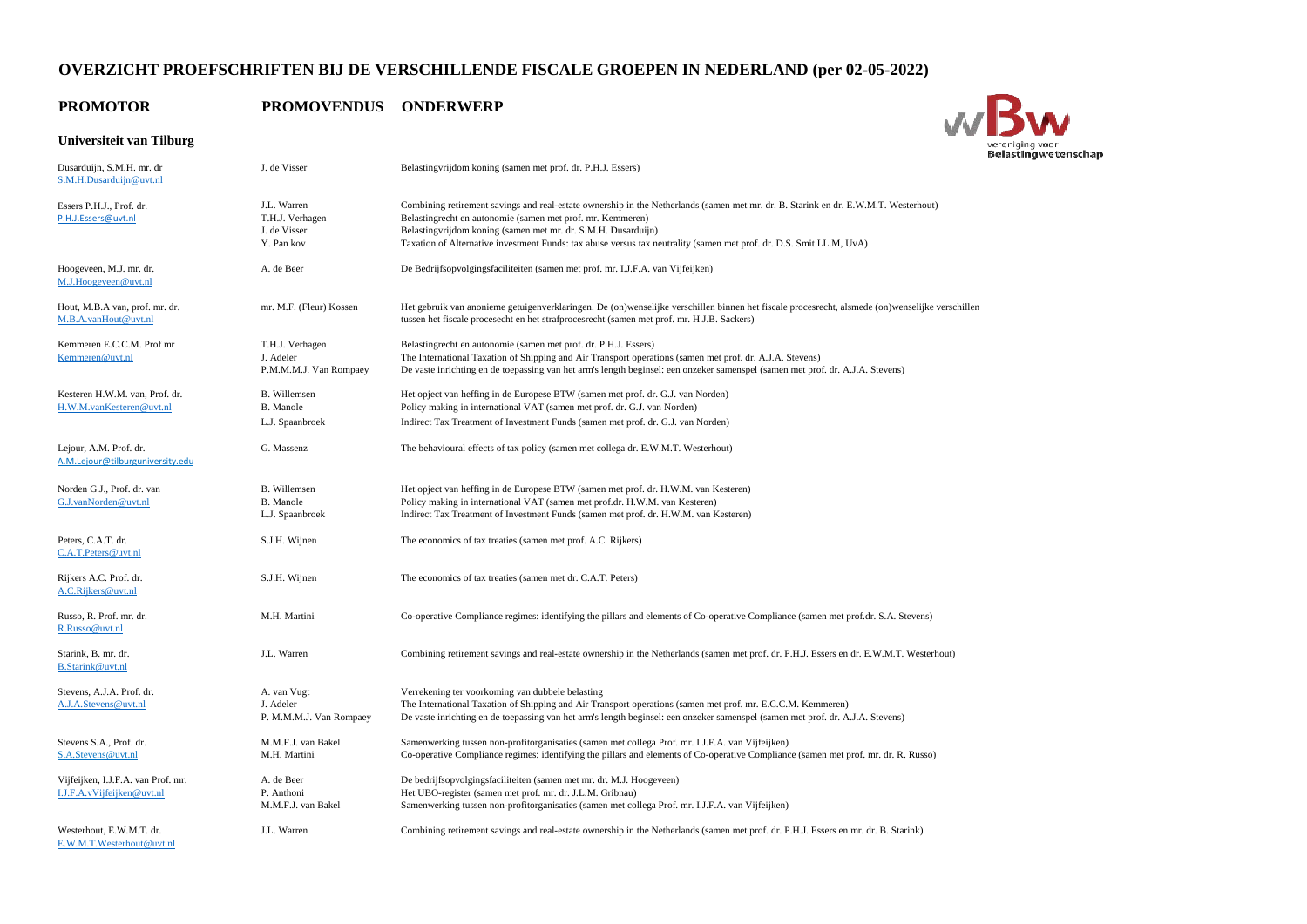#### **Erasmus Universiteit Rotterdam/ fiscaal recht**

| Bont, G.J.M.E. de Prof. mr.<br>g.debont@law.eur.nl    | A. Bruijns            | De omvang van de rechtsstrijd in fiscale zaken                                                                                                                          |
|-------------------------------------------------------|-----------------------|-------------------------------------------------------------------------------------------------------------------------------------------------------------------------|
| Hemels, S. J.C., Prof. dr.<br>hemels@law.eur.nl       | N. Idrissi<br>L. Neve | BTW en goede doelen (met prof. dr. R.N.G. van der Paardt)<br>Protection of taxpayer's rights under Exchange of information for tax purposes (met prof. R. Widdershoven) |
|                                                       | C. Schwartz           | Taxation of cross border workers (met dr. A. Hilling)                                                                                                                   |
| Kok Q.W.J.C.H., Prof. dr.                             | M. van Werkhoven      | The use of IT at tax departments of MNE's (met dr. F.F.J. Hermans)                                                                                                      |
| kok@law.eur.nl                                        | H. Essaghir           | Taxation in the context of business models emerging from digitalization                                                                                                 |
|                                                       | C. von Meijenfeldt    | Rechtsvinding - in de jurisprudentie van de belastingkamer van de Hoge Raad in de periode 1995-2025                                                                     |
| Graaf, A.C.G.A.C. de, Prof. dr.<br>degraaf@law.eur.nl | W.S. Fung             | International policy and fiscal autonomy (met prof. dr. M.F. de Wilde)                                                                                                  |
| Prof. mr. dr. M.M.W.D. Merkx                          | A. Jansen             | Het creeren van voorwaarden voor handhaving ten aanzien van de inning van btw bij e-commerce (samen met prof. dr. ir. R. Arendsen)                                      |
| Madeleine.Merkx@bdo.nl                                | N. Arzini             | Aftrek van voorbelasting bij onroerend goed (samen met prof. dr. R.N.G. van der Paardt)                                                                                 |
|                                                       | M. Gomes Vale Viga    | Indirecte belastingheffing over verzekeringen (btw en assurantiebelasting) (met prof. dr. P. Kavelaars)                                                                 |
|                                                       | K. Verburg            | Misbruik van recht, schijnhandeling en fiscaalrechtelijke (her)kwalificatie in de indirecte belastingen? (met prof. mr. G.J.M.E. de Bont)                               |
|                                                       | J. Gruson             | Soft Law and VAT (met prof. dr. W. de Wit)                                                                                                                              |
|                                                       | I. van den Eijnde     | How to tax a lifestyle (met prof. dr. W. de Wit)                                                                                                                        |
|                                                       | L. van Verseveld      | Overheid en btw                                                                                                                                                         |
| Wit, W. de, Prof. dr.                                 | A. Tanouti            | De samenloop van het douanerecht met de btw en de accijns bij in- en uitvoer (met prof. dr. R.N.G. van der Paardt)                                                      |
| walter.de.wit @nl.ey.com                              | I. van den Eijnde     | How to tax a lifestyle (met prof. mr. dr. M.M.W.D. Merkx)                                                                                                               |
| Wilde, M.F. Prof. dr.                                 | U. Dorlig             | Redefining the meaning of sovereignty through practices of the Bretton Woods institutions in shaping the tax systems of former Soviet style sommunist countries:        |
| dewilde@law.eur.nl                                    |                       | a comparative study regarding Russia, Kazakhstan and Mongolia (met prof. dr. Q.W.J.C.H. Kok)                                                                            |
|                                                       | S. Murillo            | Impact of international policy on tax autonomy of developing countries (met prof. dr. E. Hey)                                                                           |
|                                                       | Shu-Chien Chen        | Closing Tax Avoidance Loophole under the Common Consolidated Corporate Tax Base (CCCTB)(met prof. dr. Q.W.J.C.H. Kok)                                                   |
| Monsma, J.A., Prof. dr.                               | M. Telgt              | Gemeentelijke elastingsamenwerkingen op het gebied van belastingen                                                                                                      |
|                                                       |                       |                                                                                                                                                                         |

### **Erasmus Universiteit Rotterdam/ fiscale economie**

| Kavelaars, P., Prof. dr.<br>PKavelaars@deloitte.nl           | M. Smeets<br>M. Robben<br>A. Schepen<br>L.C. van Hulten | Fiscale en commerciële winstbepaling<br>Huisvestingsbeleid en fiscale regelingen<br>The Impact of Financial Planning on Financial Wellness<br>Treaty application for groups of companies |
|--------------------------------------------------------------|---------------------------------------------------------|------------------------------------------------------------------------------------------------------------------------------------------------------------------------------------------|
| Paardt, R.N.G. van der, Prof. dr.<br>vanderpaardt@ese.eur.nl | Th.N.H. van der Meij<br>G.H. Rademaker<br>N. Idrissi    | BTW pro rata aftrek bij financiën conglomeraten<br>BTW en overdrachtsbelasting t.a.v. onroerende zaken in Europees perspectief<br>BTW en goede doelen (met prof. dr. S. J.C. Hemels)     |

### **Universiteit Maastricht/capaciteitsgroep belastingrecht**

| Bollen, A.H.H., Prof. mr. dr.        | ، Kramer     | Towards a cross-border pension tracking service between the Netherlands and Germany (samen met prof. dr. E. Brüggen)                                             |
|--------------------------------------|--------------|------------------------------------------------------------------------------------------------------------------------------------------------------------------|
| Anouk.Bollen@maastrichtuniversity.nl | P. Mertens   | Towards a tier-focussed regulation for work-related pensions in a changing labour market (Samen met Prof. dr. Hildegard Schneider (UM))                          |
|                                      | S. Bemelmans | Cross border pensions: relevant legal and fiscal aspects of a home state / Grensoverschrijdend pensioen: relevante civiele en fiscale aspecten van een woonstaat |
|                                      |              | (met prof. E. van de Velde Universiteit Hasselt (BE))                                                                                                            |

Doesum, A.J. van, Prof. dr. [Ad.vanDoesum@maastrichtuniversity.nl](mailto:Ad.vanDoesum@maastrichtuniversity.nl)

| Hurk, H.T.P.M. van den, Prof. dr.       | E. van Doornik            | Customs and trade                                                                      |
|-----------------------------------------|---------------------------|----------------------------------------------------------------------------------------|
| Hans.vandenHurk@maastrichtuniversity.nl | G. Garfias von Fürsteberg | Developing countries and the tax treatment of passive income (met prof. R.G. Prokisch) |
|                                         | J. Godov                  | Transfer pricing                                                                       |
|                                         | F. Herreveld              | Formeel recht in een internationaal (BEPS) kader                                       |
|                                         | M. Koek                   | Consequences of differences in tax accounting in NL, US and UK                         |
|                                         | P. Lamberts               | <b>BEPS</b> Action 15                                                                  |
|                                         | N. Rode                   | Principal purpose test and limitation on benefits: BEPS Action 6                       |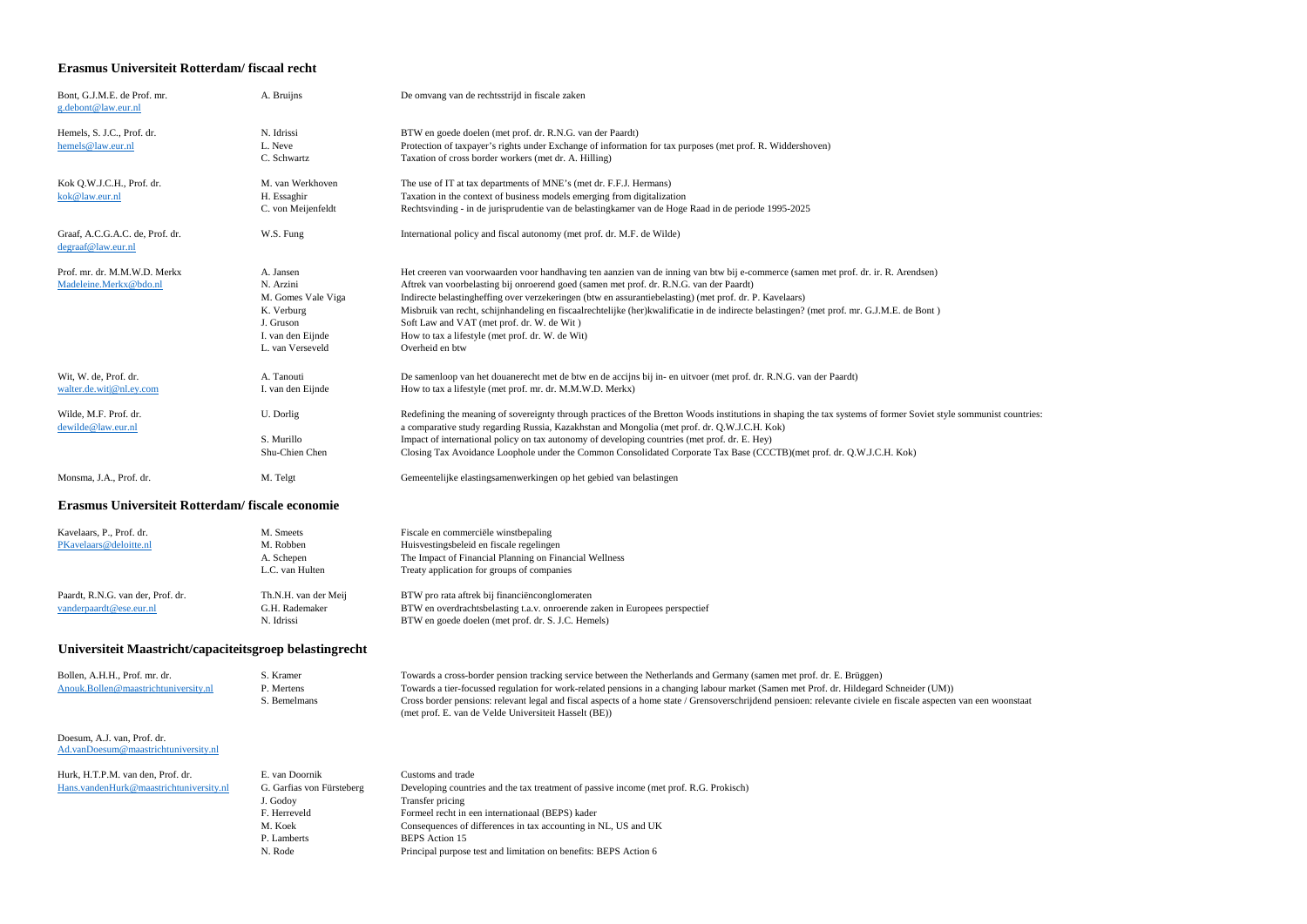|                                                                                 | M. Screpante      | BEPS Action 2 and 4; EU ATA Directive with respect to interest                       |
|---------------------------------------------------------------------------------|-------------------|--------------------------------------------------------------------------------------|
| Luja, R.H.C., Prof. mr. dr.                                                     | C. Anguita        | The new tax treaty GAAR and the International and Domestic Tax Laws in Latin America |
| raymond.luja@maastrichtuniversity.nl                                            | S. Balestieri     | <b>OECD BEPS</b> Action 6 and compatibility with primary EU law                      |
|                                                                                 | C. Frahm          | Overlaps between tax and investment treaties                                         |
| Prokisch R.G., Prof. dr.                                                        | W. Demitia        | Treaty Abuse in Ghana                                                                |
| Rainer.Prokisch@maastrichtuniversity.nl                                         | A. Draghici       | The Case of the Sharing Economy                                                      |
|                                                                                 | R. Galendi Junior | Losses in international and European tax law                                         |
|                                                                                 | N. Kerinc         | Impact of robots on taxation                                                         |
|                                                                                 | Z. Mahmood        | Islamic financing and international tax issues                                       |
| Weerepas, M.J.G.A.M., Prof. mr. dr.<br>Marjon. Weerepas@maastrichtuniversity.nl | K. Heller         | International hiring out of labour (met prof. R.G. Prokisch)                         |

#### **Universiteit van Amsterdam/fiscaal recht en fiscale economie**

C. Huisman Buitenlandse belastingplicht in de VPB (met prof. dr. F. Pötgens) K. van der Loos Remittance base provisions in tax treaties (J. Gooijer co-promotor)

| Vermeulen, H., Prof dr. mr.<br>h.vermeulen@uva.nl         | V. Chew<br>P. Hondius                                                    | Collective Investment Vehicles: International Tax Issues (met prof. dr. R.P.C. Cornelisse)<br><b>International Tax Issues</b>                                                                                                                                                                                                                                                                                                                                              |
|-----------------------------------------------------------|--------------------------------------------------------------------------|----------------------------------------------------------------------------------------------------------------------------------------------------------------------------------------------------------------------------------------------------------------------------------------------------------------------------------------------------------------------------------------------------------------------------------------------------------------------------|
| Douma, S.C.W., Prof. mr.<br>s.c.w.douma@law.leidenuniv.nl | A. Sage<br>P.C. van der Vegt<br>A. Gunn<br>M. Velthoven<br>M. Cornelisse | The new Savings Directive (met prof. Van Raad)<br>Het selectiviteitsbegrip in belastingzaken (samen met F.A. Engelen)<br>Staatssteun<br>The anti-abuse rule of article 6 of the EU Anti-Tax Avoidance Directive (samen met prof. dr. mr. O.C.R. Marres)<br>Should Liability Rules for Criminal Offenses and Regulatory Violations be Similar or Different?<br>Een onderzoek naar strafrechtelijke versus bestuursrechtelijke sancties (samen met prof dr M. W. C. Feteris) |
| Hilten, M.E., Prof. mr.<br>m.vanhilten@hogeraad.nl        | I. Lejeune                                                               | Geschilbeslechting op het gebied van BTW in een Unierechtelijke context                                                                                                                                                                                                                                                                                                                                                                                                    |
| Prof. M. Snippe RA AA<br>m.snippe@uva.nl                  | K. Visser                                                                | De subjectieve vrijstellingen in de Vpb                                                                                                                                                                                                                                                                                                                                                                                                                                    |
| Marres O.C.R. Prof. dr.<br>o.c.r.marres@uva.nl            | R. de Boer                                                               | Hybrid Mismatch arragements - a critical assessment of policy responses                                                                                                                                                                                                                                                                                                                                                                                                    |
| Stubbé J.P.M., Prof. dr.<br>hst@fbn.nl                    | G. Kinnegim                                                              | Fiscale aspecten van Publiek Private Samenwerking (pps)                                                                                                                                                                                                                                                                                                                                                                                                                    |
| Wattel P.J., Prof. mr.<br>p.j.wattel@uva.nl               | G. Groen<br>M. Weijers                                                   | Dispute settlement mechanism in international direct taxation<br><b>Mandatory Disclosure</b>                                                                                                                                                                                                                                                                                                                                                                               |
|                                                           | C. Warren                                                                | Toepassing van buitenlands recht door de belastingrechter                                                                                                                                                                                                                                                                                                                                                                                                                  |
|                                                           | E. Okhuizen                                                              | Techniek van de heffing van aanslagbelastingen                                                                                                                                                                                                                                                                                                                                                                                                                             |
|                                                           | A. Kardachaki                                                            | Exchange of corporate tax information and protection of business secrets in the EU                                                                                                                                                                                                                                                                                                                                                                                         |
| Weber D.M. Prof. mr.<br>dennis.weber@loyensloeff.com      | R. Monteiro                                                              | Hoe hebben dwingende redenen van algemeen belang zich binnen de rechtspraak van het HvJ van de EU ontwikkeld op het gebied van de directe belastingen,<br>wat is de rol van dergelijke redenen binnen het Unierecht en is deze rol wenselijk?                                                                                                                                                                                                                              |
|                                                           | B. da Silva                                                              | Tax treatment of group of companies                                                                                                                                                                                                                                                                                                                                                                                                                                        |
|                                                           | Thida Sirithaporn                                                        | The influence of Globalisation on National Tax Sovereignty: Lesson from the EU towards ASEAN Regional Tax Integration                                                                                                                                                                                                                                                                                                                                                      |
| Weeghel S. van, Prof. mr.<br>s.vanweeghel@uva.nl          | N. Quinones<br>J. Lammers                                                | Developing Countries and International Tax Dispute Resolution in a Post-BEPS World<br>The Spirit of International Tax Law                                                                                                                                                                                                                                                                                                                                                  |
| VU Amsterdam/belastingrecht                               |                                                                          |                                                                                                                                                                                                                                                                                                                                                                                                                                                                            |
| Bellingwout, J.W., Prof. mr.                              | E. Mariani                                                               | De fiscale behandeling van schenken aan goede doelen                                                                                                                                                                                                                                                                                                                                                                                                                       |
| j.w.bellingwout@vu.nl                                     | Tj. Hoekstra                                                             | Raad van State en fiscale wetgeving                                                                                                                                                                                                                                                                                                                                                                                                                                        |
|                                                           |                                                                          |                                                                                                                                                                                                                                                                                                                                                                                                                                                                            |

| Burak Tasci<br>Rethinking the Source Nexus Rules for taxing e-business Profits (Pötgens co-promotor) |  |
|------------------------------------------------------------------------------------------------------|--|
|------------------------------------------------------------------------------------------------------|--|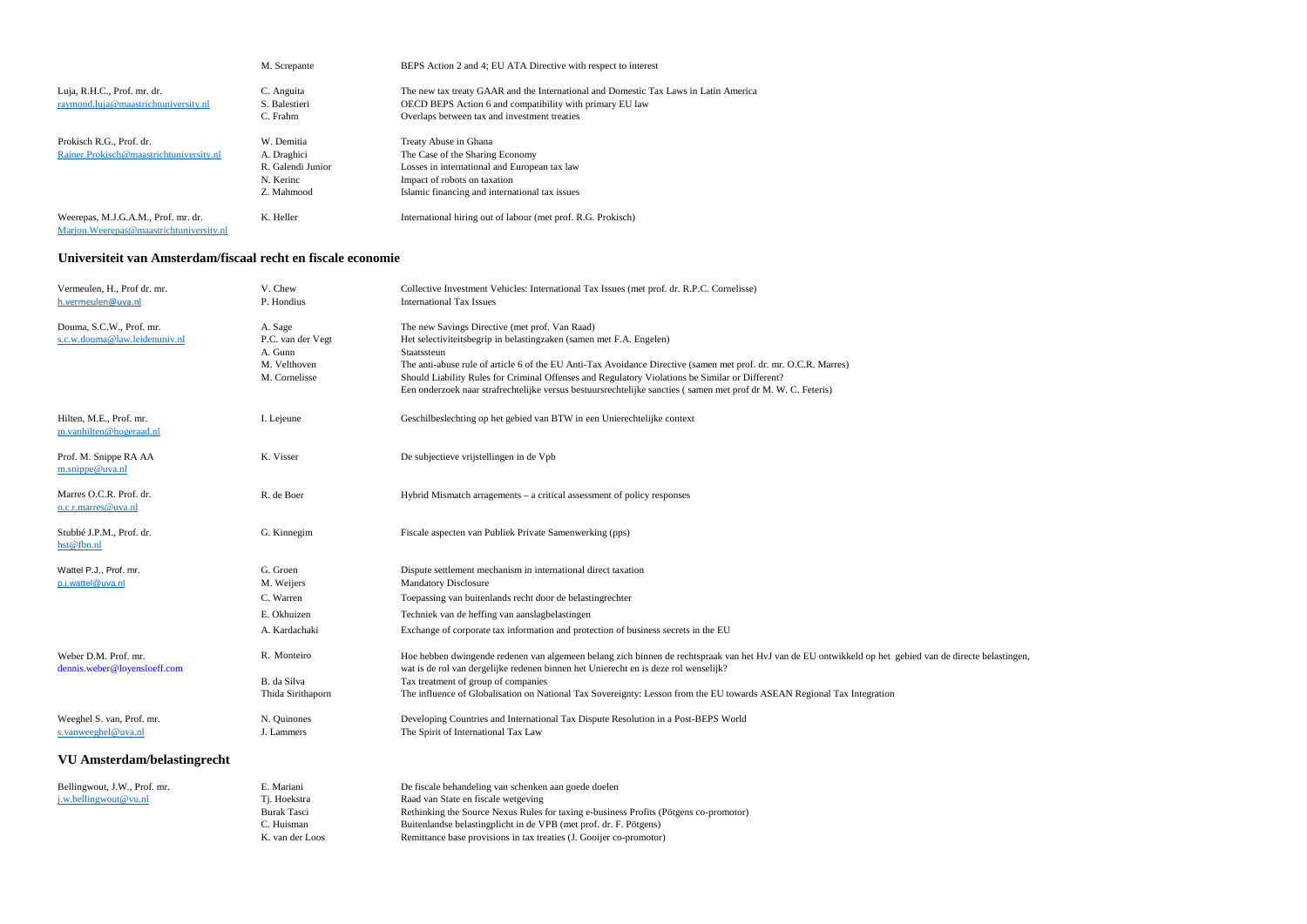| An analysis of the term 'employer' in article 15 of the OECD Model<br>L. Bource<br>f.p.g.potgens@vu.nl<br>P. van Os<br>Limits to countering tax avoidance within the EU. A research into the limits the proportionality principle imposes on measures countering tax avoidance under<br>domestic law, double taxation agreements and VAT and direct tax directives applicable within the EU<br>W. Geursen<br>Territorial functioning of European law and European tax law (met prof. mr. J.W. Bellingwout) |  |
|------------------------------------------------------------------------------------------------------------------------------------------------------------------------------------------------------------------------------------------------------------------------------------------------------------------------------------------------------------------------------------------------------------------------------------------------------------------------------------------------------------|--|
|                                                                                                                                                                                                                                                                                                                                                                                                                                                                                                            |  |
|                                                                                                                                                                                                                                                                                                                                                                                                                                                                                                            |  |
|                                                                                                                                                                                                                                                                                                                                                                                                                                                                                                            |  |
|                                                                                                                                                                                                                                                                                                                                                                                                                                                                                                            |  |
| R. van der Heide<br>Verdragscompartimentering (met prof. mr. J.W. Bellingwout)                                                                                                                                                                                                                                                                                                                                                                                                                             |  |
| Opkomen tegen belastingwetgeving en fiscaal beleid (de rol van het IVBPR en het EVRM voor fiscale procedures)<br>R. van der Hulle                                                                                                                                                                                                                                                                                                                                                                          |  |
| C. Huisman<br>Buitenlandse belasting plicht in de VPB (met prof. mr. J.W. Bellingwout)                                                                                                                                                                                                                                                                                                                                                                                                                     |  |
| M. McGowan<br>Transparency of entities under UK and International Tax Law (co-promotor J.F. Avery Jones)                                                                                                                                                                                                                                                                                                                                                                                                   |  |
| The Principal Purpose Test under the MLI and the 2017 OECD Model Tax Convention (J. Gooijer co-promotor)<br>P. Ruige                                                                                                                                                                                                                                                                                                                                                                                       |  |
| De nationale en internationale fiscale aspecten van het lucratief belang regime<br>Oostenbroek, M.                                                                                                                                                                                                                                                                                                                                                                                                         |  |
| Inwonerschap van natuurlijke personen in het Nederlands belastingrecht (J. Gooijer co-promotor)<br>R. van den Braak                                                                                                                                                                                                                                                                                                                                                                                        |  |
| Solutions to eliminate tax impediments as an obstacle to the internal market for occupational retirement provisions<br>Kapelle, H.M., Prof. mr.<br>E.A.P. Schouten<br>h.m.kappelle@vu.nl                                                                                                                                                                                                                                                                                                                   |  |
| Wolf, R.A., Prof. mr.<br>VAT aspects of securitisation<br>M. Morawski<br>r.a.wolf@vu.nl                                                                                                                                                                                                                                                                                                                                                                                                                    |  |
| J.R.M. Kindt<br>Verstrekken van datastromen door belastingplichtigen aan fiscale autoriteiten: btw-gevolgen en rechtsbescherming vanuit Unierechtelijk perspectief<br>Bomer, A.H.                                                                                                                                                                                                                                                                                                                          |  |
| H.M.P. Scholte<br>The effect of VAT on circular economy business models. A study into the influence of VAT on the competition between circular and linear economy business models<br>a.h.bomer@vu.nl                                                                                                                                                                                                                                                                                                       |  |
| Onderzoek naar een ander btw-systeem voor de zorg- en onderwijssector. (met prof.dr. R.N.G. van der Paardt)<br>M.J.M.A. Toet                                                                                                                                                                                                                                                                                                                                                                               |  |
| O.J.L.E. Smeets<br>De introductie van e-invoicingregels en informatieverplichtingen in de Europese Unie voor de btw en de gevolgen hiervan voor compliance en rechtsbescherming                                                                                                                                                                                                                                                                                                                            |  |
| bij grensoverschrijdende transacties (samen met prof. dr. H.W.M. van Kesteren)                                                                                                                                                                                                                                                                                                                                                                                                                             |  |
| R.D. Dirks<br>Het rechtsvinding proces van het Hof van Justitie EU in btw-zaken (samen met dr. mr. L.J.A. Pieterse)                                                                                                                                                                                                                                                                                                                                                                                        |  |
| The use of artificial intelligence in the area of value added tax<br>K. Fras                                                                                                                                                                                                                                                                                                                                                                                                                               |  |
| Reinforcement learning of tax compliance and avoidance strategies<br>P. Wozny                                                                                                                                                                                                                                                                                                                                                                                                                              |  |

### **Universiteit van Groningen/belastingrecht**

| Bouwman, J.N., Prof. dr.   | H. Halma            | Toe- en uittreden bij personenvennootschappen                                                                                                                              |
|----------------------------|---------------------|----------------------------------------------------------------------------------------------------------------------------------------------------------------------------|
| j.n.bouwman@rug.nl         | I. Muliawan         | Taxation of foreign direct investment of oil and gas extraction; a comparative study of selected countries (met prof. dr. I.J.J. Burgers)                                  |
|                            | A.J. Booij          | Fiscale aspecten van overnames met excessieve schuldfinanciering                                                                                                           |
|                            | A. Heidekamp        | Bewijslast en bewijsvoering in fiscale bestuurlijke boetezaken                                                                                                             |
|                            | F. Gätjens          | Fiscale stimulansen voor innovatie                                                                                                                                         |
|                            | A.J. van Herwaarden | OECD transfer pricing governance: investigating the role of case law in the protection of internationally operating companies against double taxation (met prof. dr. I.    |
|                            | F. Heideman         | Tax Transparancy, Exchange of Rulings and Taxpayers' Privacy (met prof. dr. I.J.J. Burgers)                                                                                |
|                            | M. Klijnhout        | Bronbelasting op dividend, interest en royalties vanuit Nederlands, interationaal en Europees perspectief                                                                  |
|                            | J.M. Bremmer        | Groepsregime voor de vennootschapsbelasting                                                                                                                                |
|                            | P. de Haas          | Samenloop fiscaal strafrecht en boeterecht, waarbij het onderzoek zich hoofdzakelijk richt op het una via-beginsel (met dr. E. Poelmann)                                   |
|                            | J.M.J.F. Jansen     | Hoe verhoudt de uitleg die de hoogste bestuursrechters aan het algemene bestuursprocesrecht geven zich tot de bij de invoering van de Awb geuite harmonisatiewens          |
|                            |                     | en in hoeverre sluit die uitleg aan bij het uitgangspunt dat rechtsbescherming het primaire doel is van het algemene bestuursprocesrecht? (met dr. E. Poelmann)            |
|                            | N.N. Emelianova     | The influence of taxpayers' rights on the effective operation of the tax system from the viewpoint of a comparative legal study of the institution of taxpayer rights in F |
|                            |                     | in the Netherlands (met dr. E. Poelmann)                                                                                                                                   |
| Burgers, I.J.J., Prof. dr. | J. Nguridada        | Foreign direct investment in Tanzania                                                                                                                                      |
| i.j.j.burgers@rug.nl       | I. Muliawan         | Taxation of foreign direct investment of oil and gas extraction; a comparative study of selected countries (met prof. dr. J.N. Bouwman)                                    |
|                            | J.J. de Vries       | Informatieverplichtingen                                                                                                                                                   |
|                            | A.E. Fungo          | Tax governance in the digital economy (met prof. dr. F.A. Nelissen)                                                                                                        |
|                            | A.J. van Herwaarden | OECD transfer pricing governance: investigating the role of case law in the protection of internationally operating companies against double taxation (met prof. dr. J.    |
|                            | F. Heideman         | Tax Transparancy, Exchange of Rulings and Taxpayers' Privacy (met prof. dr. J.N. Bouwman)                                                                                  |
|                            |                     |                                                                                                                                                                            |

### **Universiteit van Leiden/belastingrecht**

| Arendsen, R. Prof.dr.ir.            | M. Manse | Belastingheffing in Nederlands-Indië (met A.F. Schrikker)                                                                                                   |
|-------------------------------------|----------|-------------------------------------------------------------------------------------------------------------------------------------------------------------|
| $r_1$ arendsen @ law. leidenuniv.nl | . Lock   | Het creeren vna voorwaarden voor compliance voor de inning van btw bij e-commerce en onderzoek naar alternatieve heffingsmodellen en de rol die informatie- |
|                                     |          | technologie daarbij kan vervullen (met prof. mr. dr. M.M.W.D. Merkx)                                                                                        |

a. (met prof. dr. I.J.J. Burgers)

payer rights in Russia and

n (met prof. dr. J.N. Bouwman)